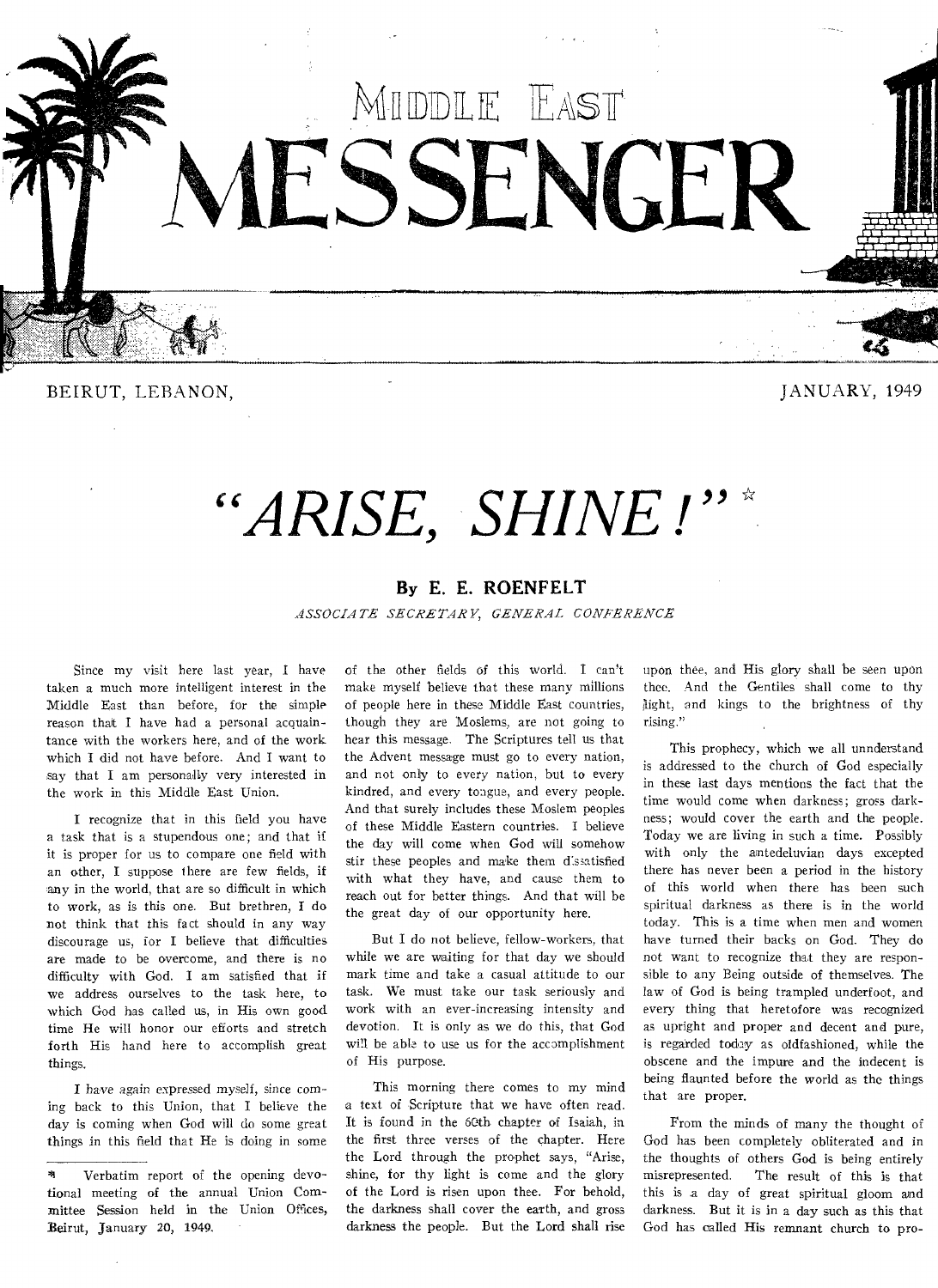claim to men and women His last message, and to cause light to shine upon the universal darkness.

In this passage from Isaiah's prophecy, God speaks to the church of which you and I are the representatives. He says: "Arise, shine, for thy light is come, and the glory of the Lord is risen upon thee."

Of all the peoples in the world today, Seventh-day Adventists are the most privileged and the most favoured. God has given us great light, Never has there been a people upon whom so much light has been shed as has been given to us. We know and understand that which prophets and other inspired writers desired to understand. We stand today in an hour upon which the unfolding revelation of God's truth is shedding an unprecedented radiance.

This fact brings to us a tremendous responsibility. For God never favours men and women with a blessing but what with that blessing comes the responsibility of sharing it with others. And so this great Truth which God has given to us His remnant people we must share with our fellowmen.

I want to say, fellow-workers, that I believe that the time has come when the message that God has given us to proclaim must become the greatest thing in all this world. It must become the most prominent thing. It must become the most arresting thing. And I believe too, that the time has come when of all the people in this world Seventh-day Adventists should stand out before their fellowmen as the most prominent of all people, not because of what they are in themselves, but because of what they are under God in the preaching of the message. We must become a people upon whom the eyes of the world are turned, and to whom the attention of men and women everywhere must be directed. We have to become the gazingstock of the world. God wants to make us, in this hour, a/ spectacle to nations and to men everywhere; not because of what we are in ourselves, but because of the message that God has put into our hands to proclaim.

It is because of this that God addresses this message to us; "Arise, shine, for thy light is come." Now this word ARISE, suggests activity. It suggests service. Of course we have been engaged in the service of God these many years; but I believe that the  $\mathbb{N}$  ae has come when God is calling us to greater activity, and to greater intensity in our efforts to do the work that He has called us to do.

I recognize that possibly there is no people in the world today who are so busy as are Seventh-day Adventist workers. Wherever one goes one finds our workers exceedingly busy. But while that is true, I believe that God is calling us today to be busier than

ever before about the thing that we are primarily charged to do.

It is so easy to become busy about secondairy and less essential things. You remember the experience of the man mentioned in the Old Testament who was given charge of a prisoner. He permitted the prisoner to escape, and his excuse was : "While I was busy about this and that, he was gone." Now that man was busy, but he was not busy about the thing that he was supposed to be busy about. His business was to keep that prisoner, but he forgot about that, and he became busy about other things.

Brethren, our first responsibility in this world is to give men and women the light of Truth; to make them know the salvation



J. F. Cummins, Assistant Treasurer of the General Conference who attended the Annual Union Committee Session and rendered invaluable help in working out budgetary and financial problems.

of God. Our first business is to win men and women for God; to salvage souls from eternal ruin. It is in this connection that God tells us to 'arise".

In the little book entitled, *A Little Time of Peace,* p. 32, there is this statement: "When the charge of indolence and slothfulness shall have been wiped away from the church, the Spirit of God will be graciously manifest" Now, as I said before, we are all busy men. But, brethren, the fact that today we do not see in the church the Spirit of God manifest in ali the fullness of His power, as we should see, is an indication that we are not as active and as earnest and as intense as we should be about the things that we are in the world to do. "When the charge of indolence and slothfulness shall have been wiped away from the church, the Spirit of God will be graciously

manifested. Divine power will be revealed.<sup>33</sup> This, brethren, is our greatest need today. It is not more brilliant personalities that we need in our work. It is not greater resources, material and physical, that we need. It is not a better perfected organization, or more ornate buildings and institutions that we need. What we need, first of all, is the power of God. And we are told here that when indolence and slothfulness shall have been wiped out of the church, then divine power will be revealed. "The church will see the providential working of the Lord of Hosts. The light of truth will shine forth in clear strong rays, and as in the time of the apostles, many, many souls will turn from error to truth. The earth will be lighted with the glory of the Lord. Heavenly angels have long been waiting for human agents, the members of the church, to co-operate with them in the great work to be done. We are waiting for you. So vast is the field, so comprehensive the design, that every sanctified heart will be pressed into the service as an instrument of divine power."

We are workers in the cause of God; we are leaders, and it is our responsibility, not only ourselves to be as intense and earnest as we should be about the one thing that we are in this world to do, but also to see to it that every soul in the church "is pressed into service and becomes an instrument of divine power." That is our responsibility.

In *Testimonies,* Vol. IX, p. 126, I read: "The judgments of God are in the earth." And how true that is. "Under the influence of the Holy Spirit we must give the message of warning that He has intrusted to us. We must give this message quickly; line upon line, precept upon precept. Men will soon be forced to great decisions, and it is our duty to see that they are given an opportunity to understand the truth, that they may take their stand intelligently on the right side. I am sure that we recognize that this is true today. Everywhere in the world questions and problems have arisen that compel men and women to make decisions. These decisions will determine their eternal destiny, and you and I and our fellow-believers the world over have been called of God to give His message quickly in order that men and women might be led to make right decisions.

The prophet Joel speaks of a time when "multitudes" would be in "the valley of decision". That is where men and women are today. It is a most solemnizing thought that we have a message to give to the people that will help them make the right decisions.

"The end is near. The passage from place to place to spread the truth will soon be hedged with dangers on the right hand and on the left. Everything will be placed to obstruct the way of the Lord's messengers,

*(continued on page 7)* 

 $\mathbf{A}$  and  $\mathbf{A}$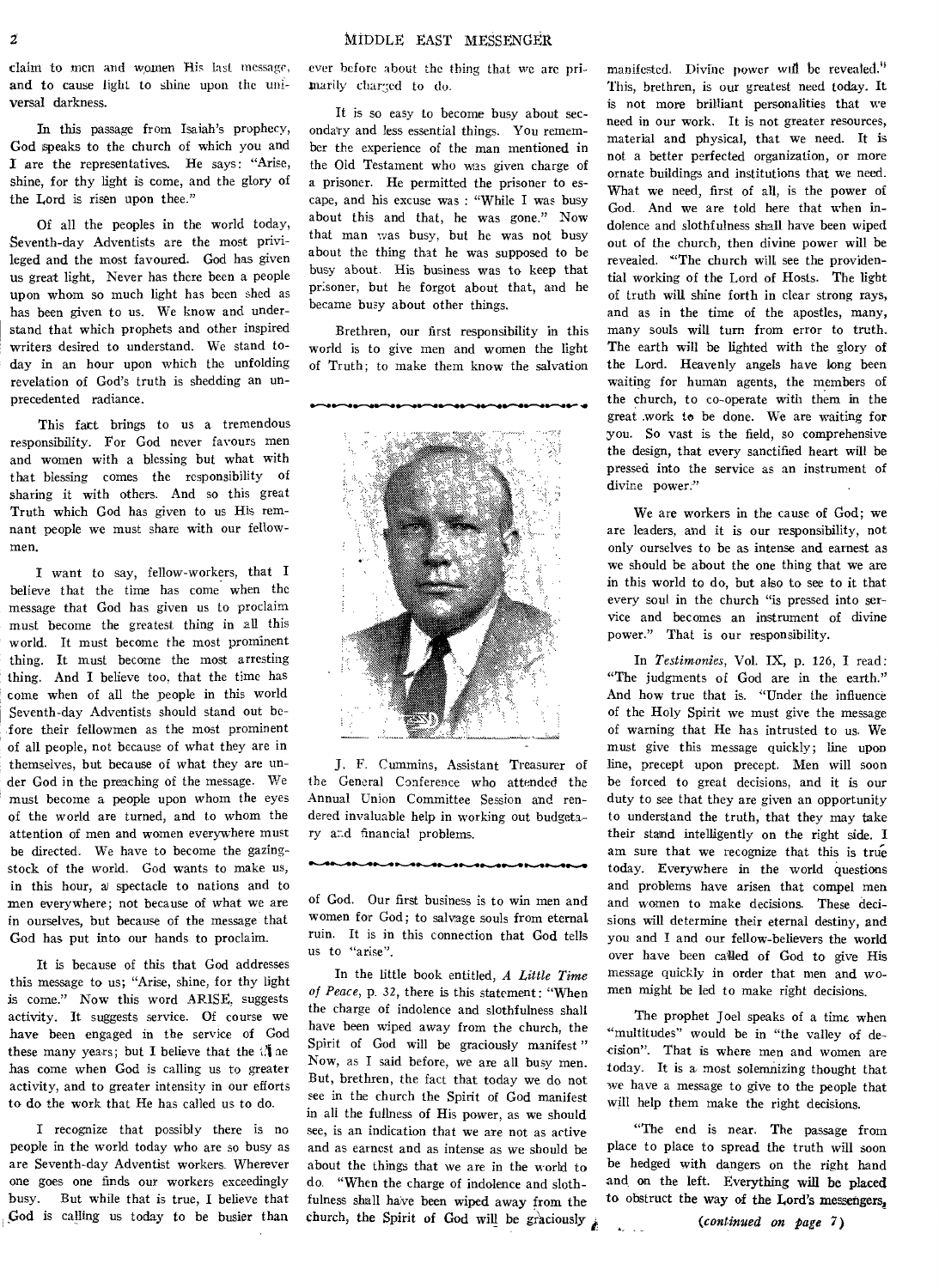# PROGRESS

### **AND PERSECUTION**

#### **REPORTED BY MARY JO MITCHELL-HASSO**

Invariably visitors like Mosul. Pastor Hilal came intending to stay a week or two; however, his visit terminated after a month. Mosul needed him. Each night he held a meeting, and sometimes he held an additional one in the afternoon. Beginning with four or five, the meetings grew to an attendance of twenty-three, each person an active participant in the discussion. As a result, ten young men requested baptism, and the baptism class is still growing steadily. Several young men were Catholic, two were Moslem, and one was Yazidi. The devil is the most tireless worker in the world, so he got busy when Truth seemed to be advancing too rapidly.

A Catholic young man decided to change to the Adventist school when he learned of the Sabbath. He was so enthusiastic over his new-found faith that he lectured to everyone he knew, with some rather surprising results. As he was having a hair cut one day he began enlightening his Catholic brother on the Sabbath question. The barber was definitely not interested, and as the young man kept talking, he became very much annoyed. Finally he brandished the razor and became so angry that he cut the young man on the upper part of his nose, just between the eyes.

His family remonstrated with him in vain, and soon his mother refused to wash his clothes for him, and went so far as to hide his Bible. He searched and searched for it, and when he found it, he read it and returned it to its hiding place so he would be able to find it there again. However, hi§ mother thought she better try harder to teach him a lesson. He came home one day only to discover that she had sold all his clothes; all he had now was what he was wearing. Yet the devil wasn't satisfied. Policemen came to take him to be questioned concerning his "disturbing the peace" by preaching his new doctrine. After a warning they let him go. The priests continue to try to "correct" this young man's thinking by offering bribes as well as advice and doctrines. They offered to send him to Baghdad to discuss this problem with the bishop.

Another Catholic left his job with the bank when he learned the Truth, because he could not continue working there and keep the Sabbath. He came to our training school and has been there ever since, working and studying, because his family will not allow him to live at home or even come home to get his clothes as long as he believes his new religion. Anytime he wishes to return to his previous belief he will be welcomed home.

A Moslem became interested in the Truth through two channels—the influence of the formerly Catholic youngman, and his piano lessons at the school where he was learning hymns. He and one of his friends decided to accept Christ, realizing the importance of their step. This led them to transfer to the academy so they could keep the Sabbath. Recently one of the girls at the school told the young man's family that he was now a Christian, so his folks investigated his room ard found Bibles, pamphlets, hymnals, and other books on Christianity. These they collected and burned in the *tennur—a* circu'ar earthen oven. On days that young man wished to attend prayer meeting in the afternoon or a Bible study in the evening, he did not return home from the time he left for school in the morning until after the meeting; for he knew that should he do so, he would not be allowed to leave the house for the rest of the day. He is a very gifted young artist, and since his conversion he has been spending considerable time drawing Christ in pastels.

The ex-Yezidi, Towfik, has excited much opposition in his village since his turn to Christianity. There are a number of Catholic boys in the training school from Bahshika, so when their people from that village learned of Towfik's change, they tried to talk the boys out of coming to the Adventist school. They went so far as to devote a whole Catholic church service to criticising the Adventisas. Passing a *chaikana—a* coffee house one day, Mr. Hasso was warned by one of the men not to go out to Bahshika because the Yezidis had sworn vengeance on him. Towfik is now in the army and has been having trouble because of his refusal to work on the Sabbath. He is the first one to keep the Sabbath in the army. So far, they have taken one third of month's salary from him, and have promised him a *jelda* if he persists in his way. A *jelda* is a lash with a heavy whip across a naked body in the presence of the other men of the company. The purpose is to humilate and shame. Before receiving a *jelda,* one must pass a physical examination by the army doctor to see if the body is able to stand i.t Each succeeding time, another *jelda* is added until six are given at once. This is the maximum for a human being to bear After Towfik returns to the camp after Sabbath, he never waits for the officer in charge to check up on him, but he goes right away and reports that he has been absent during the day. By now they are quite certain that it is hopeless to try to bend his will, and

they told him that as long as he keeps quiet, -someone will mark him present so that he will not have another punishment. This arrangement does not satisfy Towfik. Next Sabbath he plans to go to the superior officer and request that a ruling be made for boys like Adventists so as to allow them their religious privileges. This is inviting trouble for himself, but he says he doesn't want any other boy to have to go through what he has. When one is determined to keep God's law no matter what hardships may come, nothing can change one's mind; and God gives strength to endure anything necessary in order to keep that vow.

God is waking Mosul up. One of the greatest dangers of the church today is that its members will limit God and underestimate what He is waiting to do. Often we pray and even accompany our prayers with fasting; then when our prayers are answered, we are surprised. 'Something is wrong with our faith. God is giving us here in Mosul not only everything we ask for, but also He is giving us more. We solicit the prayers of everyone in the Middle East Union that the work begun will not slacken, but will increase and grow to the glory of God.

#### **€<€<≤€<€€€€€€€€€€€€€€€€€€€€€€€€€**



May your Sabbath School achieve its goals in soul-winning endeavour. the study of the Word of God, and the financial support of our mission programme.

May your Missionary Volunteer Society be a hive of busyness in spiritual growth and sharing faith.

May your home missionary efforts be crowned with success.

May your Dorcas society experience an ever increasing joy in service.

May your school prove a refuge for children, a place for growth in sweetness and light.

May your medical institution tread in the footsteps of the Great Physician.

May you achieve that closer walk with God which will bring you comfort in sorrow, guidance in dilemma, and renewed strength for every day.

4444444444444444444444444444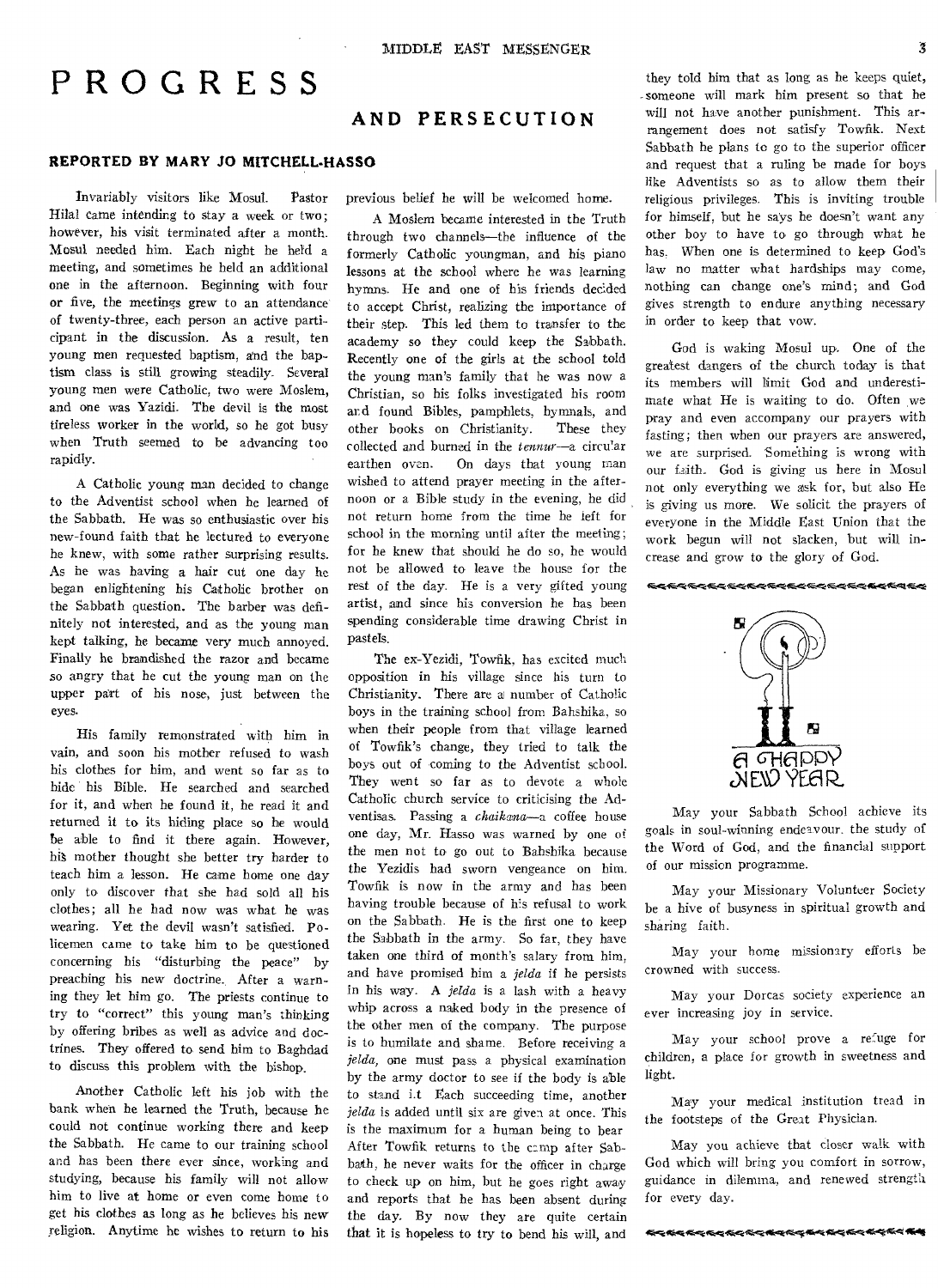# **GOOD NEWS from IRAN**

#### **REPORTED By Mrs. C. C. CRIDER**

#### DORCAS SOCIETY ACTIVE

During the Christmas Season the students from the Tehran Church School gave a program in the Mission building. After the program the Tehran Dorcas sold a number of things that they had been preparing for some time. The proceeds of this sale amounted to over three hundred toman. Due to the many calls we are having during this very cold season, the proceeds of the sale can be very well spent in providing more clothing for the destitute.

#### **VISIT of J. F. CUMMINS APPRECIATED**

Elder James Cummins of the General Conference and Brother E. Cubley of the Union have spent a week with us recently, , and we have greatly enjoyed the messages brought to us by these men. It is indeed an encouragement to us in this "far corner" to be visited by different ones of our brethren as they arrange to be with us and give us reports of work in other parts of the world. \* \* \*

#### **VISITORS TO TEHRAN**

Several of our workers spent a short time in Tehran recently to meet with the visiting brethren. Doctor Hargreaves and his family spent about four days in the city, but had to hurry back to his clinic in Isfahan, which he reports as progressing very nicely. Pastor and Mrs. Oster and Donny also spent about a week in Tehran, and the former spoke in the churches on the Sabbath day. Pastor Sangarloo from Arak plans to spend about one week here. We are always happy to see these folk when they are able to come in.

#### \* \* \*

#### **TRAINING SCHOOL NEWS**

During the time that Elder Boynton was attending the Educational meeting in Beirut Elder Kubrock taught his classes in the Training School.

#### \* \*  $\rightarrow$

#### **INGATHERING GOAL REACHED**

We reached our Union Harvest Ingatherng goal by the first of December, and with he help of God expect considerably more before the end of the year. \* \* \*

#### D. **V, KI BR** 3( ic **RECUPERATES**

Elder Kubrock is very cheerfully recup-

crating from his illness, and feels that God is truly blessing in his recovery after being ill such a long time. \* \* \*

#### **REZIAH APPEALS for WORKER**

Sister Nanajan Badal writes from Rezieh where she is spending the winter, that there is a great interest in that area in our Truth, and once again appeals that a permanent worker be sent there.

## ucse.<br><mark>\* \* \*</mark>

#### **BLESSINGS of WEEK of PRAYER**

Our Annual Week of Prayer was held from Dec. 11-18. On Sabbath December 18 our Sacrifice offering was taken. We do not have reports in from our churches in other cities yet, but the Week of Prayer services in Tehran were very well attended by our different language groups met together. The reading each evening was given in Farsee. Let us pray that the Spirit of prayer which has blessed us during this week might continue on throughout the New Year,.

#### \* \* \*

#### **IRAN STUDENTS ARRIVE SAFELY**

A group of young people left by plane for Beirut a few days ago, where they hope to take a boat to America. Saveh and Anjel Shirvanian, David Khanoian, Luba and Zina Beitzakhar were among the number. Their departure brought both joy and sadness. It was hard to see them go so far away, but they had waited many months for the time when it would be possible to go.

\* \* \*

#### **K. OSTER CREATES OPENINGS**

Brother Oster writes from Shiraz of an interesting experiment that he has been trying lately. He and several others have determinated not to let a single day pass that they do not ask someone to read to them a portion of Scripture. Usually, he says they have no difficulty in making an opening becase they carry a small Bible with them constantly, and that in itself awakens comment among those they meet, thus opening the way for many interesting and beneficial discussions of the Word of God. He has also been planning experiments for the local schools illustrating the effect of nicotine on the body. Please remember in you: prayers these folk who are working so diligently for the Lord in isolated areas.





**ELDER C. C. CRIDER, PRESIDENT of the IRAN MISSION** 

#### **VOICE of PROPHECY**

Baghdad, Feb. 22, 1949.

To the Director of the Voice of Prophecy School, — Greetings.

I was in the Dar-as-Salem Hospital in Baghdad, and during my stay there, I received every care and kindness from the doctors and nurses, for which my tongue fails to fmd the proper expressions of appreciation and thanks.

I was astonished at the high and noble spirit shown by the hospital staff, and what pleased me most, and many others of my country-men also, was the magnificent efforts put forth to save the sick.

Before going to the hospital, I held many mistaken ideas of the Seventh-day Adventists, due, of course, to my ignorance of them, and to my listening to false insinuations against you. But now I have been enlightened, and have learned something of the truth about Adventists, through the nursing staff of the hospital, and my reading while I was there. I want to know more of the Truth through your Society, that I might hold back the stream of propaganda against you put out by other Societies. I must not forget, in this connection, to mention my thanks and admiration of our Brother, Mr. Hilmy Barbawy, for his good dealings and fine services rendered in the hospital.

I enclose a request for registration as a student in your school, and please accept my best respects.

Your sincere servant,

Signed) Antranik Ousikian, Ashar, Basra.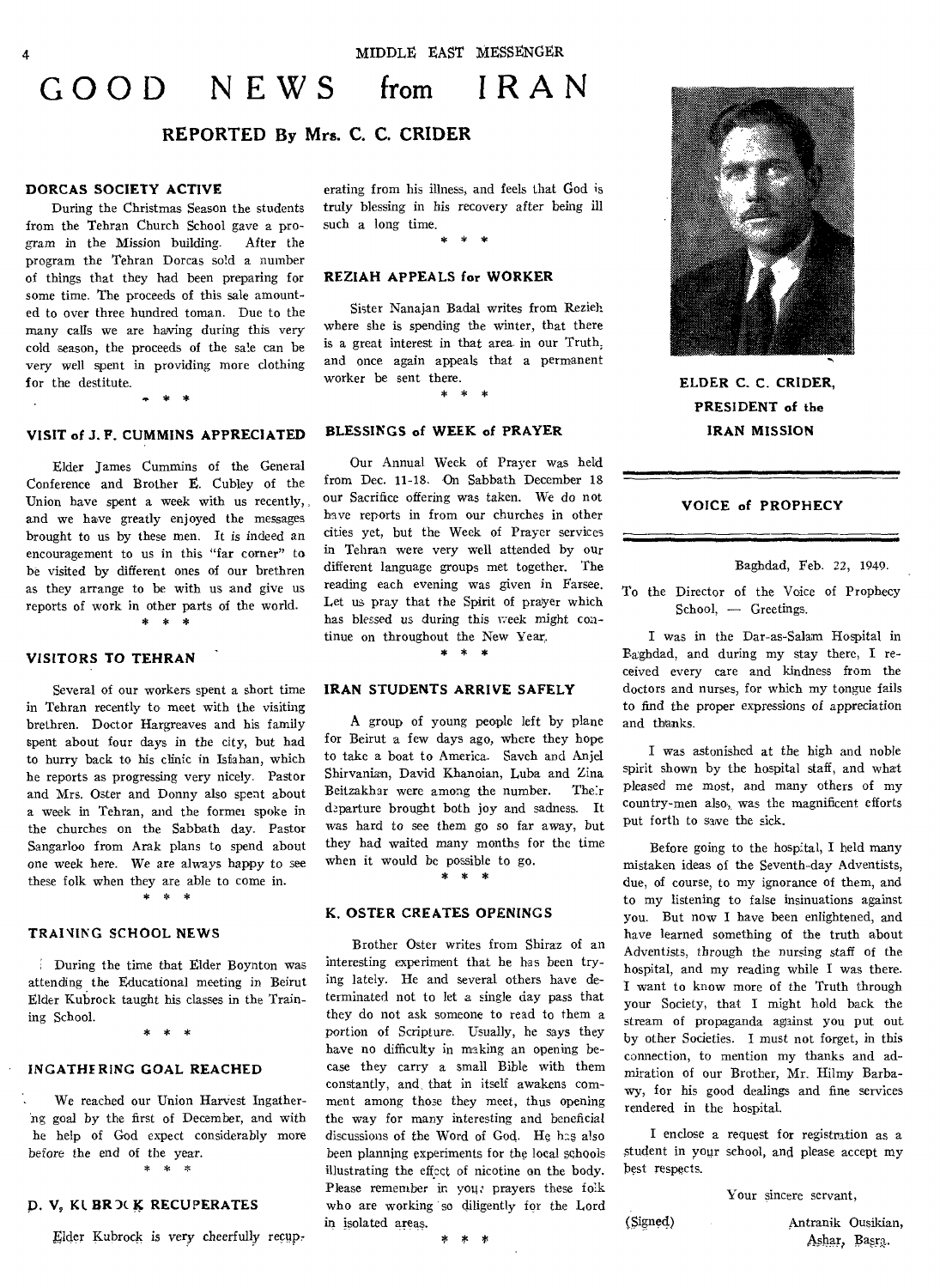# BLESSINGS

# of the WEEK of PRAYER

### BEIRUT JUNIOR ACADEMY

#### REPORTED BY Miss E. DAVIES, DIRECTOR, DEPARTMENT of EDUCATION, MIDDLE EAST COLLEGE

"Into my heart, into my heart,

Come into my heart, Lord Jesus."

This was the theme song of the week of prayer in the Beirut school. Each morning these words in the Arabic translation started the service of the morning program. The program for the week of prayer had been well organized by the headmaster, Mr. Adeeb Fargo. At eight o'clock all of the children from the fourth grade through the eighth met in the church. The smaller children were having their own worship in their rooms, with a different teacher in charge each morning. At the end of the morning devotional service the children separated for prayer bands. Two students from the college, Miss Alice Zaitoon and Mr. Riad Bitar, and Miss Sarah Ghazal and Miss Angel Dicran of Beirut assisted the teachers in leading out in these bands.

On Monday and Tuesday mornings we discussed what prayer was and the conditions of answered prayer. The band leaders reported a very good response in the bands. Nearly every child took part in the prayer service. To realize the full importance of this one must know, that from about eighty children in these four grades, we have six Adventist children. The rest are Druses, Moslems, and Christians from various sects.

On Wednesday the subject was obedience. At the end of the service a call was made for those who would promise to obey God to stand. All of the chldren stood. In one of the bands that morning the leader asked the children if they would obey God if their parents didn't want them to. These children replied, "Even if our parents beat us we will do what God wants us to do."

Thursday the subject was faith. The stress was laid most fully on faith strong enough to enable us to do the will of God in spite of obstacles. The children were told that I would be at the school all of that day,



to Mr. Fargo's office to talk to me. It was fully pointed out that this was only for those who really wanted to come. Both Mr. Fargo and I were surprised at the response. Over sixty children came to the office before the day was over.

wish that all of the readers of the Messenger could have talks with those children. The requests and the responses were varied. The report cards for the mid-term had just come out. Many of the children asked us to pray that they would do better in their school work. I suggested that they pray each evening before starting their studies. One girl told me that she had never done that until the night before, and that she had known her lesson that morning. There were many who asked for prayers of sick relatives. We have a large number of refugee children from Palestine. Several of these, with tears runnning down their faces, asked that we would pray that they might go back home. I tried to point out that it might be that for some reason God wanted them to be in Beirut. Each one was willing to pray that if it was God's will they might go home, but if not that He would bless them where they were. I could not help but believe that God was using this means to bring them in contact with this message. A Druse girl asked us to pray that she might know how to become a Christian, and that God would protect her as she tried to serve Him.

There were a number of answers to the question that I asked them as to how they knew that Jesus had come into their hearts. Some said that they knew by faith. Others said that they knew that Jesus was in their hearts because He wouldn't let them do the bad things that they had been doing. One little boy quite honestly expressed the struggle that he was having by saying, "Jesus came into my heart, but He didn't stay all of the time." I asked him what made him believe that. His reply was that he bad said a bad word once, and that be couldn't have done that with Jesus in his heart.

On Friday there was a call to consecration. All of the children responded. Then we asked all of the children who wished to join a study class, to learn how to obey God, to come forward. Agan every child responded. It is of further interest to note that the children are still attending the class. It is not a baptismal class, but we hope that from this group a class can be formed later. At the end of the meeting the children reverently left the church singing the words of their theme song.

I hope that we all will remember these children and their teachers in prayer, that this school may become a real soul winning agency.

### AMMAN CHURCH, TRANS-JORDAN

## **REPORTED BY ELDER G. D. KEOUGH, DIRECTOR, VOICE of PROPHECY**  •

The Week of Prayer, Dec. 11-18, 1948, was a time of refreshing to the Amman church. The weather was not the best, but the attendance at every meeting was full, in spite of the weather. The main topic of the Readings—Asking for Rain, in The Time of the Latter Rain—was timely, and the response in prayers and testimonies was gratifying. At the Friday evening meeting every one of the members testified. There was confession of faults, and a re-consecration to God, which we hope will bear good fruit.

The last meeting, on Sabbath morning, the church partook of the Lord's Supper. It was a solemn occasion. Br. Najeeb Haddad was chosen and ordained as elder for the coming year, and Br. Yusuf Haddad was elected deacon. Also two deaconesses were chosen, Sisters Miry-am Haddad and Miss Tamam. We wish them the Lord's blessing and guidance as they take up their duties.

It was a pleasure to me to visit Amman, after some six years of absence, and to find the brethren well and zealous for God and His truth. When I saw them in the meetings, and heard their prayers and testimonies, I thanked God, and took courage.

The school in Amman was a treat to see. There was order and neatness, and the ninety pupils looked clean and winsome. Miss Hana and her staff of teachers are doing an excellent job, which is sure to bear acceptable fruit in this world and the next.

It was good to meet Br. Musa Azer again, and to visit with him and his wife and son. He is teaching the older boys, and looking after the church services. The work in Transjordan gives promise of expansion, if we can do for it what should be done, without too much delay.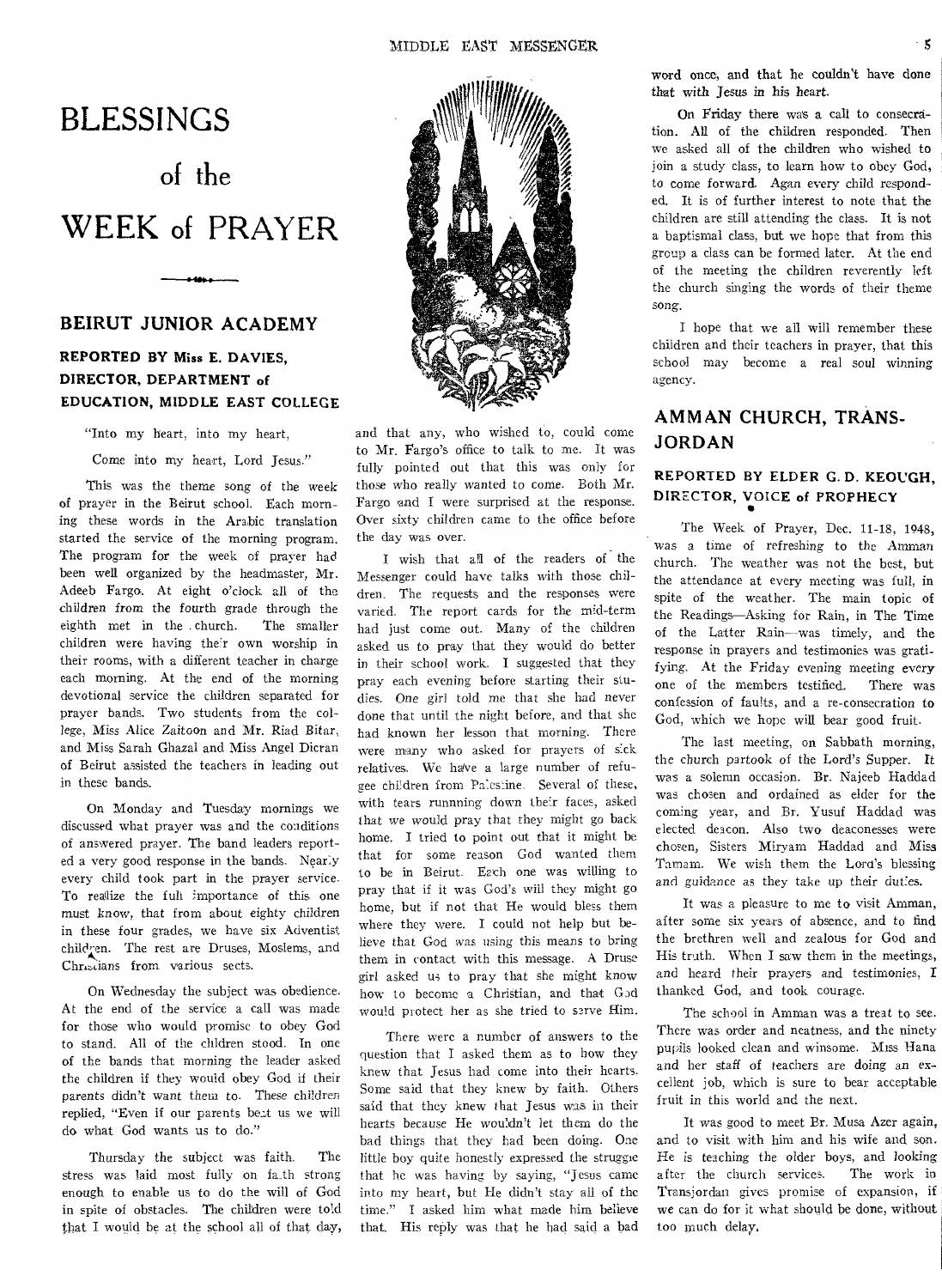# \*PUSHTU PUSH

**THE EXPERIENCES of MESSRS. KENNETH OSTER AND GROVER C. WINSLOW AS THEY PIONEERED A TRIP INTO AFGHANISTAN** 

#### **REPORTED BY GROVER C. WINSLOW**

After much work and waiting, our longsought-for opportunity has come to visit Afghanistan, land of legend and history. We have the necessary visas which will enable us to journey across this country, long closed to the Christian missionary, to join hands at least temporarily with our brethren in Pakistan and perhaps India. This Afghanistan is a land of Sunni Moslems. We have heard and read of their bandits, their fierce opposition to all but Moslems, and many other things, some fantastic and some logical, which lead us to face the trip with mingled feelings of wonder and expectation.

We know not what different means of conveyance we will have to use before our journey ends, but we pray that God will lead us by His providences as He has in procuring for us our visas. Our first transpertaton is by bus. And what a bus ! The aisles have disappeared, filled with baggage. Our foot-space has disappeared, filled with our own suitcases, partly under our seats and partly where our feet should be. Our "seats" are reserved; so we wait ou'side where it is cooler. The load of baggage, etc., mounts higher and higher atop the bus until it seems that it will never clear the crossbeams of the station entrance. There is much "shuluk" (confusion) as many of the passengers argue and try to force their way past the "shagert" (flunky) into the bus, but the "shuluk" really begins when they are allowed to board the bus. Such shoving and shouting ! The seats are filled, the aisle-filled already with baggage, serves for still others ! There must be nearly forty passengers in this bus which is supposed to have a capacity of twenty five. Time for us to seek now-diminished seat space. Forty wiggling people begin to throw off considerable heat, and we become more and more uncomfortable as one thing after another delays our start. But anything for this trip to Afghanistan I

Ah  $\frac{1}{2}$  Our bus is moving! Just four feet. then a stop to allow one more passenger aboard ! Once again we are on the move. A glance at our watches tells us that it is seven in the evening already. We get out of the station and across the street. Another stop ! Still another passenger ! That just has to be the last one ! Finally, we are on our way out of Meshed. But no ! The bus once more stops. The driver sniffs, then excitedly orders us to get down out of the bus

quickly. Now we can see the flames as the motor has caught fire. But it is extinguished even before we can squirm and wiggle our way out of our seats. God cares for His own and allows no unnecessary delays to those who are on His errands. This time, we are really on our way, with our knees almost up to our chests and our weight consequently concentrated on one small area of our nether extremities. One can easily discover the number of tea houses along the way by counting the number of stops the **bus makes, but we are thankful for these**  frequent opportunities to straighten out the kinks in our bodies.

Torbat-e-Jom **is** a town two-thirds of the way to the border and we learn that we are to spend the remainder of the night, from two A.M. on, there. The night is clear and cool, almost too cool for our bed rolls, and we settle down for what we think will be at least a four-hour sleep. We have underestimated the religious fervor of our fellowpassengers, pilgrims returning home after their pilgrimage to the important Moslem shrine in Meshed. At four o'clock, shortly after daybreak, they are astir, busy at their ceremonial washings at a water tank a scant thirty feet away from our cots. After a vain attempt at further sleep, we too get up, wash, have worship, then breakfast, and pack up our bedding, for the next big leg of our journey. Leaving our baggage trustfully in the care of the "shagert", we set out to see the town's only sight, the tomb of the Sheikh Jom for the town is named. The place is in ill repair and not even worth a picture. On the way back to the garage we see a camel train surrounded by a crowd. Something must be up, so we go over to satisfy our curiosity. **We** arrive just in time to see them take a camel calf from a saddlebag. It is the size of a cattle calf and just as wobbly. As it drinks hungrily from its mother, a magnificent white camel, we learn that the calf is only a few hours old, born the night before. Then a bearded Afghani steps up and helps himself, milking into his cupped hand. Someone brings him a shallow bowl and he milks a little into it. He offers it to others, but they are either afraid or have tasted camel's milk before, for they all, without exception, refuse. This is worth a picture. A policeman clears the crowd away, and, between sly kicks by mama who hears the bleat of baby as he is forced back to his food supply for the picture, we take a picture as both baby camel and bearded man are busily milking. A boy comes **run-** ning to tell us our bus is waiting, and we are once more on our way. Brother Oster is the linguist and finds many opportunities to talk to the passengers of spiritual things. God help us to witness aright for Him on this trip !

Two hcurs later finds us in the border town of Yusufabad. Other friends from Meshed, journeying to Kabul by **private** car, have been gone a scant hour and a half before cur arrival. Another merchant friena exchanges our money for us and we are ready to enter another country. The customs chief at Yusufabad, a well-educated man who speaks a little English, is **our** kind and courteous host while we await the evening departure of the mail truck for Herat. How tasty is the palo dinner. Palo is one of the more tasty of Middle East dishes composed of rice, cooked so well that each grain is a separated unit, topped by delicious sauces of various kinds.

These Afghan trucks are unique among motor vehicles. The body and cab are built in one unit as is the case with moving vans, with the full width cab accommodating four or five persons. The unique features is the panelling of the cab exterior and the extremely elaborate decorating on both cab and truck body. The cab doors almost invariably have two crossed Afghan flags painted on them. One feels as .if he were travelling within an intricate Mosaic of wood. From here on we will travel mostly at night, as the days are too hot. We do not fully realize this until we arrive in Herat. We start out in the evening, on the leg of our trip that will take us out of Iran and into Afghanistan. We wonder what our fate will be at the hands of these sharply speaking Afghans. Certainly, we have heard enough stories to make us wonder and perhaps even fear. Yet in the past few hours our fellow-passenger, a Herati, has been assuring us of the absolute safety of Afghanistan's roads. Brother Winslow wonders and hopes for the truth of the man's claims, after his hold-up experience in Iran. In the back of the truck is an Iranian woman who is married to an Afghani. She is being escorted to the order by a detachment of troops headed back to their border post. At this post we mount the steps to the second-floor office in an old mud building which is slowly eroding away. We are almost swept off the outside staircase by the fierce desert wind. A few miles further on along a very rough road, which is in reality only a desert track, we come to the concrete marker which indicates the border of Afghanistan, one of the few countries still prohibiting Christian mission work, and into which no Adventist missionary has previously entered. What a thrill we get as we stand there in the night on the border of this longclosed land. How soon will God open it to the entrance of His last-day message ?

(To be continued)

Pushtu is the prevailing language of Eastern and Southern Afghanistan.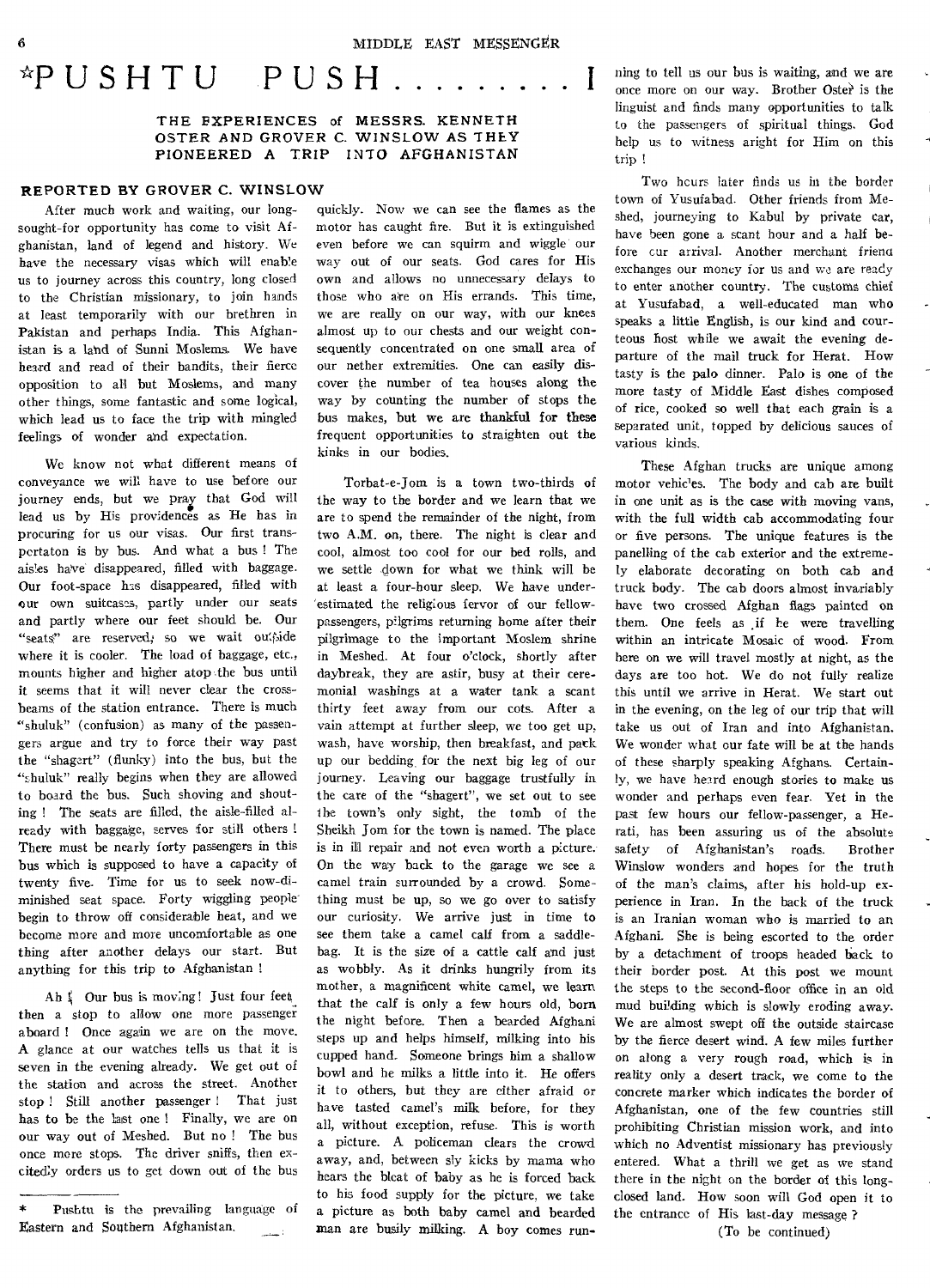#### ARISE, SHINE !

#### *(continued from page 2)*

of speech the truth of God for this time. That word suggests that God is desirous of giving to this world a revelation of truth in human life and experience. In other words, He is calling upon His people to be the vehicle through which He can give to men and women a living representation of the truth.

Jesus said : "I am the light of the world." Before He left this world, speaking to His disciples, He said : "Ye are the light of the world." You and I as Christians stand in the stead of Christ in this world. As He was the light, so we are to be the light, reflecting and radiating the light of Christ. "Christ has made every provision that His church shall be a transformed body illumined with the Light of the world, possessing the glory of Emmanuel. It is His purpose that every Christian shall be surrounded with an atmosphere of light and peace. He desires that we shall reveal His own joy in our lives." *Prophets and Kings,* p. 720

So you see, brethren, that it is our responsibility not only to go forth to preach; that is a comparatively simple thing to do. It is easy to talk to men and women about the truth that we hold intellectually, but it is an altogether different thing to reveal the truth in our lives. We have been called in this hour to be revelations of the Lord Jesus Christ. The life that men saw lived in Palestine 2,000 years ago they are to see lived again all over this world in the people of God. I wonder whether people see that life lived in us. Do they see Christ revealed in us as we talk to them and endeavour to direct them to the way of salvation ? "True character is not shaped from without and put on. It radiates from within. If we wish to direct others in the path of righteousness the principles of righteousness must be enshrined in our hearts. Our profession of faith may proclaim the theory of religion, but it is our practical piety that holds forth the word of truth." *\_\_Desire of Ages,* p. 307. I want you to notice that. The world does not need a theory of religion; there are already too many theories. The world today wants to see a practical piety that reveals the truth.

You remember that Jesus said to His disciples : "A new commandment I give unto you, that ye love one another as I have loved you. ... By this shall all men know that ye are my disciples, if ye have love one for another." We are apt to think that if we present sound and logical arguments we can convince men and women that we have the truth. But, friends, by that means we may touch their minds, but not their hearts.

I remember reading the story years ago

of a certain Christian minister who had made contacts with him, having in mind to win him to Christ. But this infidel was a very clever man who had the ability to engage in very subtle reasoning, with the result that each time the two men met, the minister retired in defeat. He could not successfully meet the arguments of this man. That happened again and again. Finally the minister determined to study many books on the question and to arm himself with better arguments with which to meet his opponent. For weeks and months he studied. Finally, feeling that he was ready to meet the infidel again, he sought his company and entered into a discussion. But again he was defeated. When he recognized his defeat, tears began to flow down his cheeks, and he said to the infidel: "I am sorry. I came here hoping to win you to Christ, but in this I have failed. When the infidel saw the minister's attitude he said: "I want to become a Christian. I will become a Christian now if you will show me the way." It was not the minister's arguments that won the infidel. It was the revelation of Christ in the minister that touched his heart and led him to accept Jesus.

So it must be with us today. "Our profession of faith may proclaim the theory of religion, but it is our practical piety that holds the word of truth. The consistent life, the holy conversation, the unswerving in-

#### 0 00

#### NEW TITLE DESIGN

The new title design for *Middle East Messenger* is the work of Elder S. W. Johnson, Head of the Vocational Education Department of Middle East College, to whom we express our thanks and appreciation.

#### 0 4\* 0 0 0 Itl'• 0 0 0 00 0 0

#### MORNING WATCH CALENDARS

At the beginning of the year the Union M.V. Department received a hundred copies of the Morning Watch Calendar for 1949. Forty of these were taken by students and faculty of the Middle East College and the rest were soon taken by Union Committee members both for personal use and for our young people in different parts of the Union.

The book that provides a commentary for each morning's text in the Calendar is entitled. *My Lord and I,* by H. M. Tippett. It is a book well worth having. It is available in a cloth binding at 90 cents or in a *de* luxe binding in a special gift box a \$1.35. Why not order a copy right away ? You will be glad to have it as an aid in your daily meditations.

I

Legrity, the active, benevolent spirit, the godly example, these are the mediums through which light is conveyed to the world."

"Not merely in the words you say, Not only in your deeds confessed, But in the most unconscious way Is Christ confessed.

Is it the bealfic smile, The holy light upon your brow ? 0 no ! I felt His presence While you laughed just now.

God desires that every Christian should be so fully possessed by the Lord Jesus that he reveals the Lord Jesus whether in the church, the prayer meeting, the sabbath school, in Christian service, or out on the playing field enjoying some form of recreation. How is it with us ? Are men and women feeling the presence of Christ in our very contact with them ?

- For me it was not the Truth you taught, To you so clear, to me so dim; But when you came, you brought a
- sense of Tlim.

Personally I long for that kind of an experience as a Christian and as a worker in the cause of God. That is the kind of service to which God is calling us today. May the Lord bless you.

| MIDDLE EAST                                                                                                                                                          |
|----------------------------------------------------------------------------------------------------------------------------------------------------------------------|
| MESSENGER                                                                                                                                                            |
| Official Organ of the                                                                                                                                                |
| MIDDLE EAST MISSION OF                                                                                                                                               |
| SEVENTH-DAY ADVENTISTS                                                                                                                                               |
| P.O.B. 1011, Beirut, Lebanon                                                                                                                                         |
| E. L. BRANSON   President                                                                                                                                            |
| E. S. CUBLEY Secretary-Treasurer                                                                                                                                     |
| G. ARTHUR KEOUGH.  Editor                                                                                                                                            |
| Annual Subscription  L L. 5.00                                                                                                                                       |
| All copy for publication in the<br>MIDDLE EAST MESSENGER should<br>be submitted through the mission<br>or institution in which the contri-<br>butor holds membership |